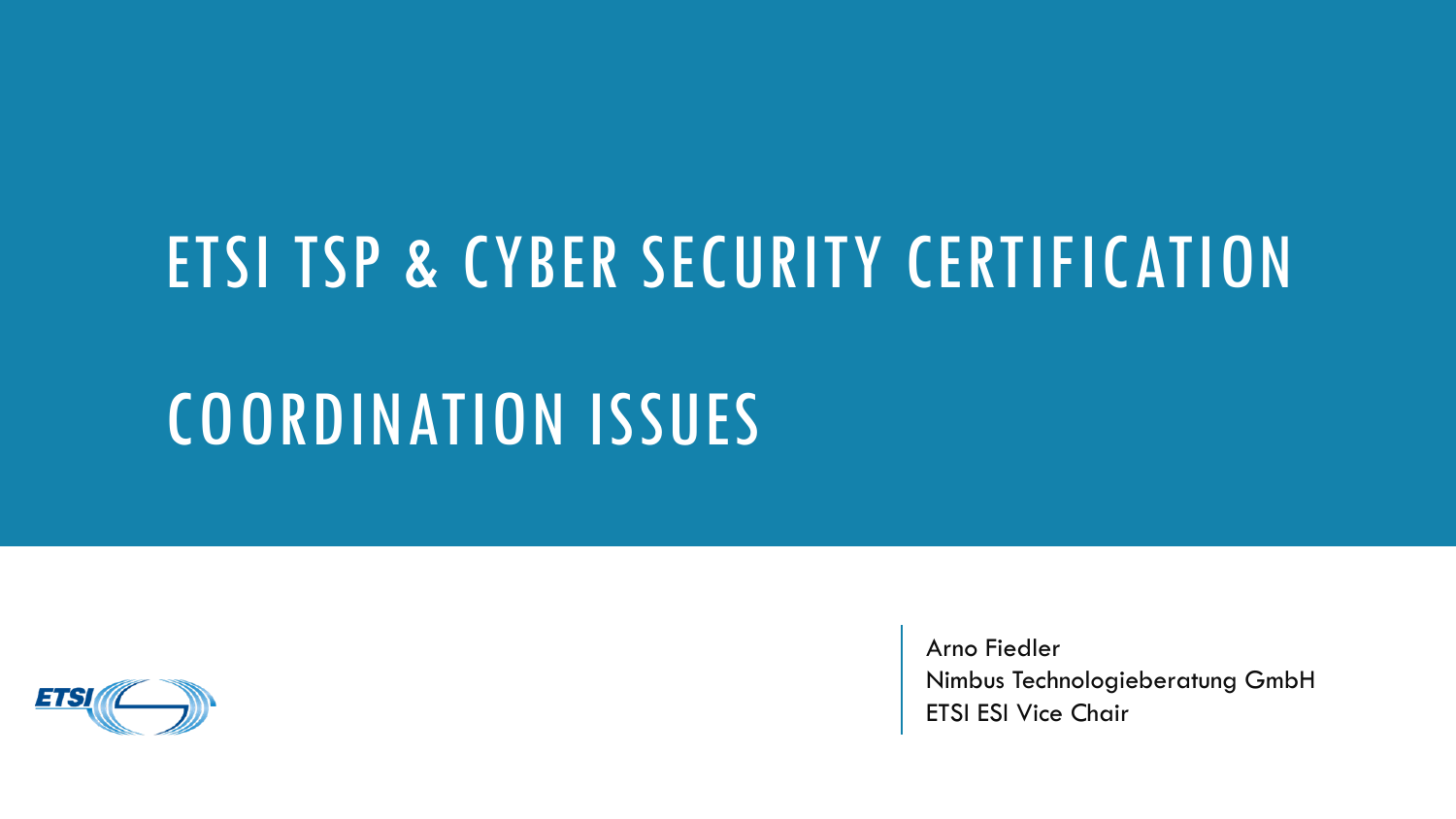#### ETSI ELECTRONIC SIGNATURES AND INFRASTRUCTURES

ETSI ESI started in 2001 to define requirements for "trust service provider" aka "Certification Authorities"

ETSI Certification Policies are accepted for Audits under eIDAS and CA/B-Forum regime

More than 100 Trust Services in Europe follow the ETSI CPs

More than 15 Certification Audit Bodies are recognized by eIDAS **and** CA/B-Forum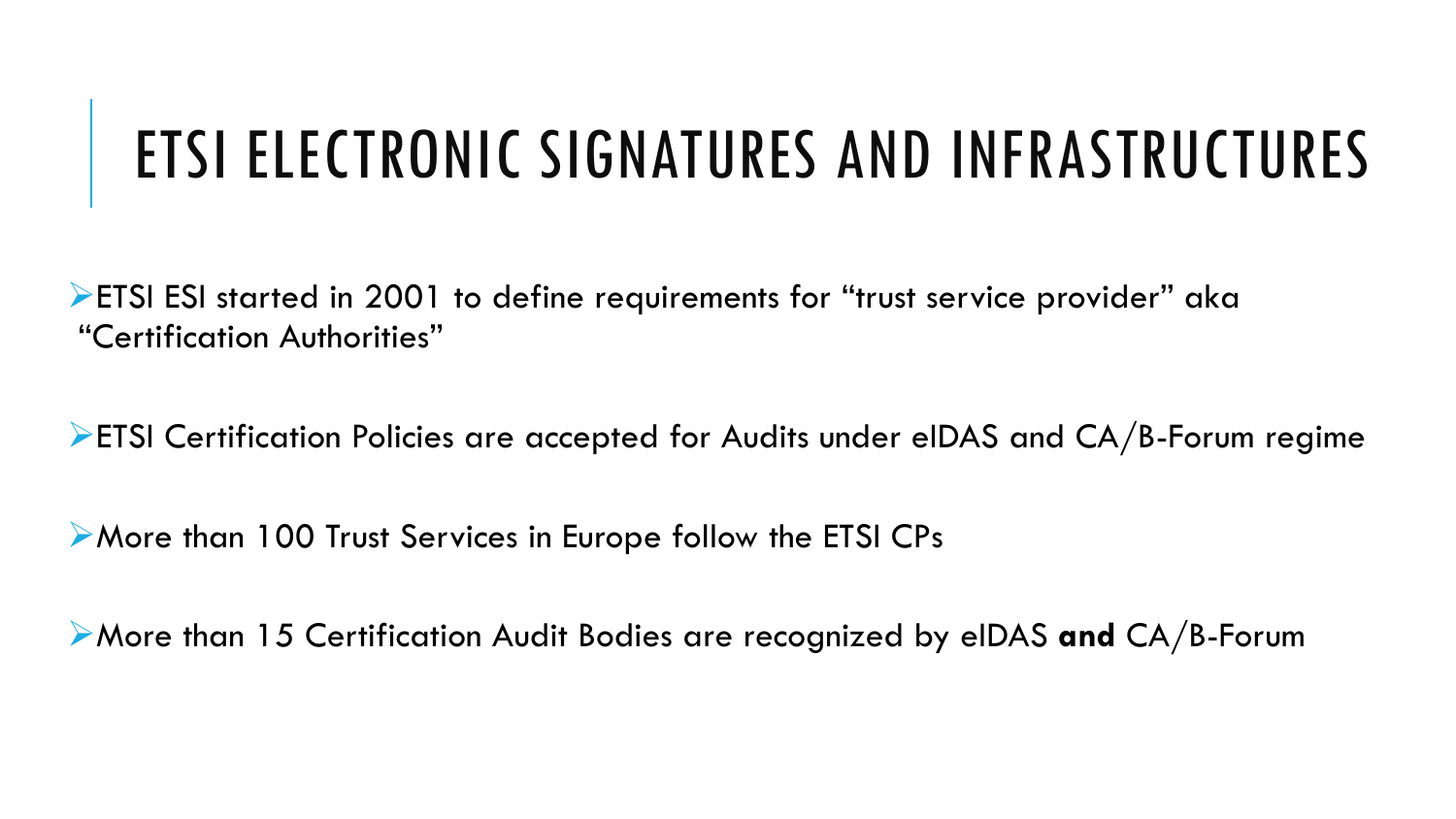## ETSI AUDIT SCHEME UNDER eIDAS



Courtesy of ETSI/ESI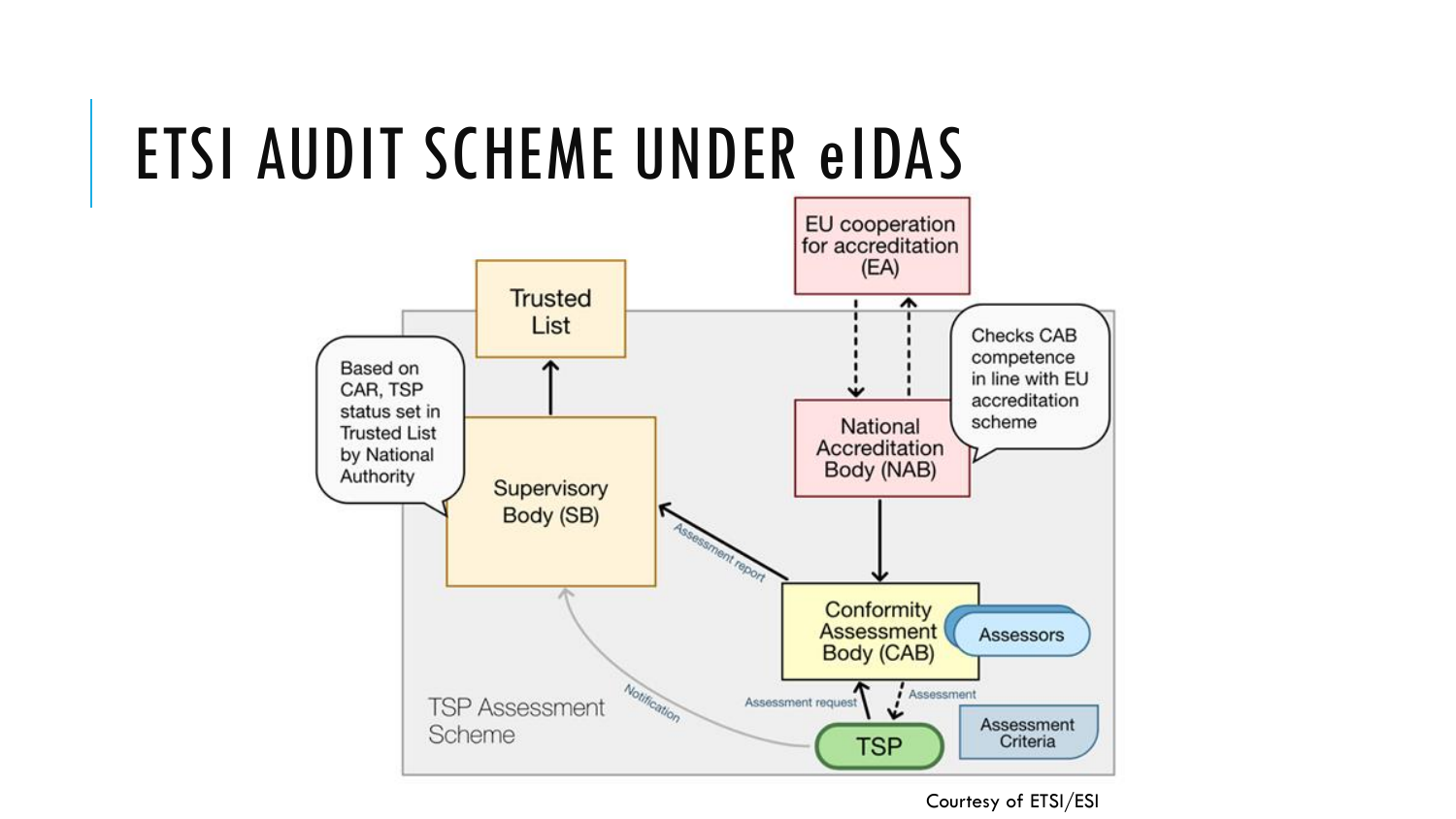## ETSI / EA COORDINATION ON ACCREDITATION

- $\triangleright$  ETSI EN 319 403 (based on ISO 17065) defines requirements on Conformity Assessment Bodies – CABs
- CAB Accreditation against ETSI EN 319 403 carried out by National Accreditation Bodies – NABs coordinated through European Cooperation for Accreditation - EA
	- Coordination required between ETSI & EA to ensure CAB accreditation in line with NAB expected practices

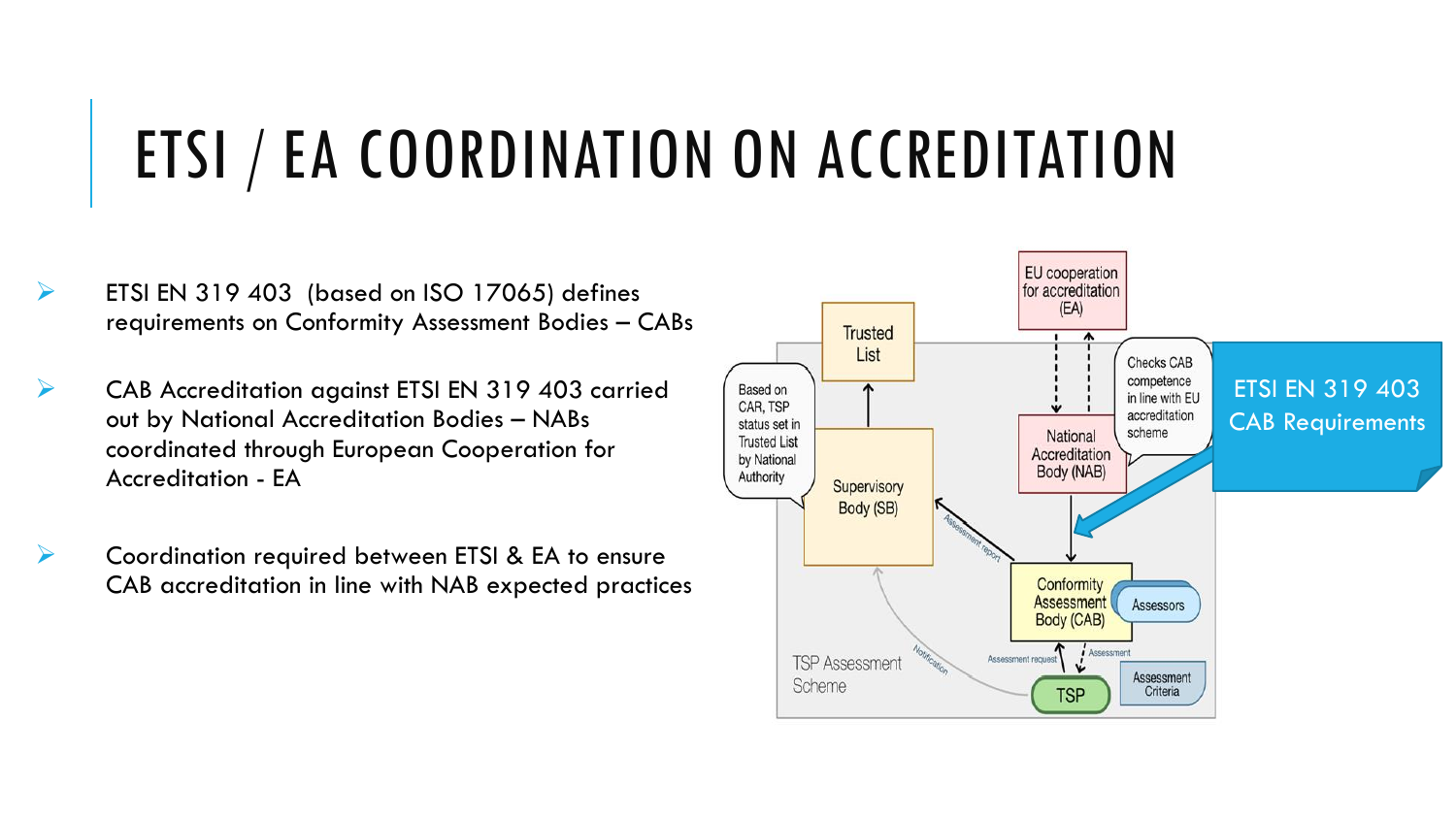# ETSI / EU COORDINATION ON TSP AUDIT

- $\triangleright$  ETSI EN 319 4x1 and EN 319 5x1 standards define best practice for meeting EU eIDAS regulation
- $\triangleright$  Coordination required with EU supervisory bodies to demonstrate how ETSI best practices meet requirements of EU regulation
- $\triangleright$  EN 319 403 defines requirements on CAB including requirements of the assessment report
- Coordination required with EU supervisory bodies to ensure the assessment report provides information

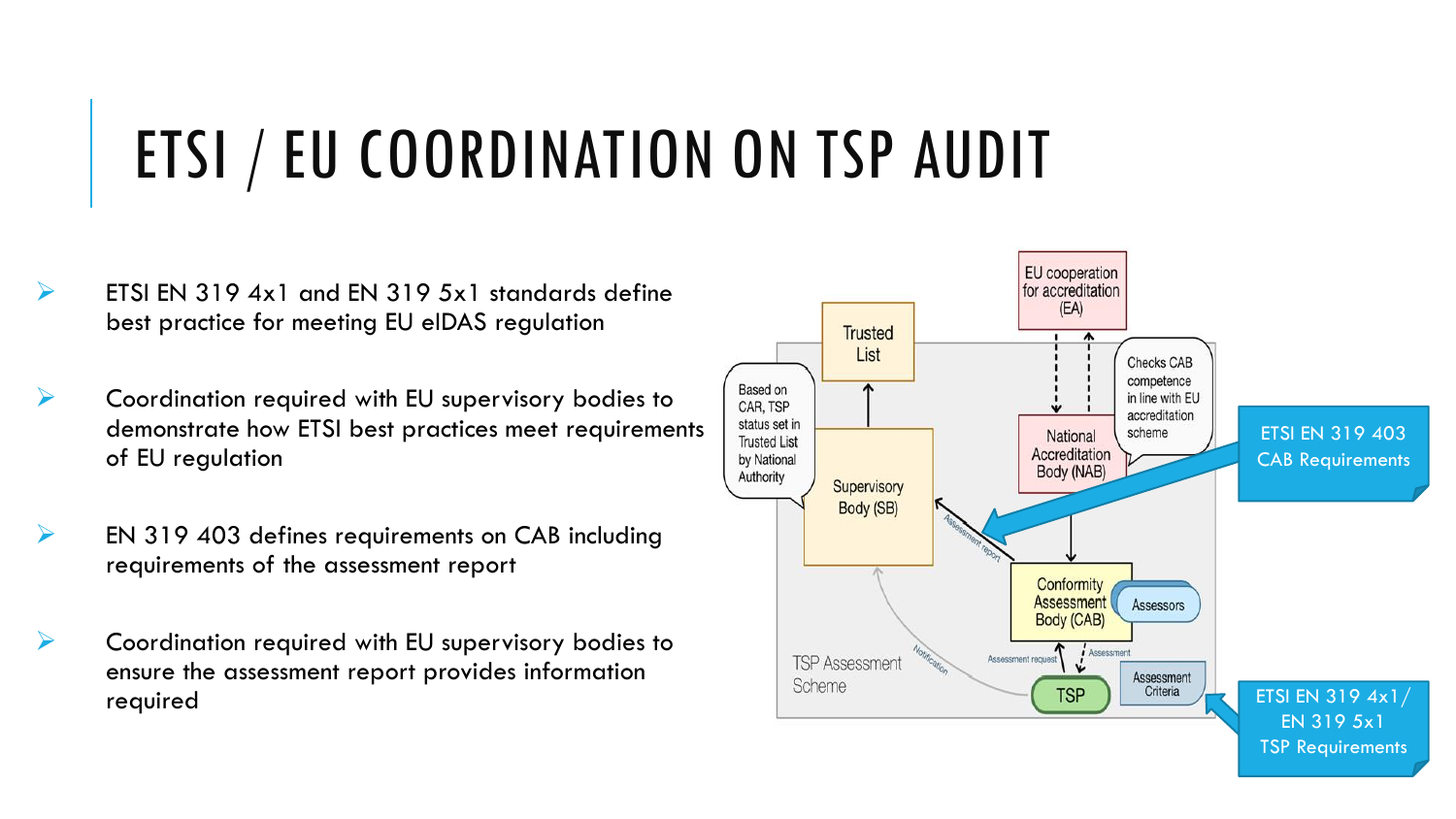### ETSI – CA/B FORUM COORDINATION ON TSP AUDIT

- $\triangleright$  ETSI EN 319 411-1 standard define best practice for meeting CA/Browser forum requirements
- $\triangleright$  Coordination required with CA/B Forum to includes ETSI best practices as a means for meeting CA/Browser forum requirements
- $\triangleright$  EN 319 403 defines requirements on CAB including requirements of the assessment report
- Coordination required with application providers to ensure the assessment report provides information required

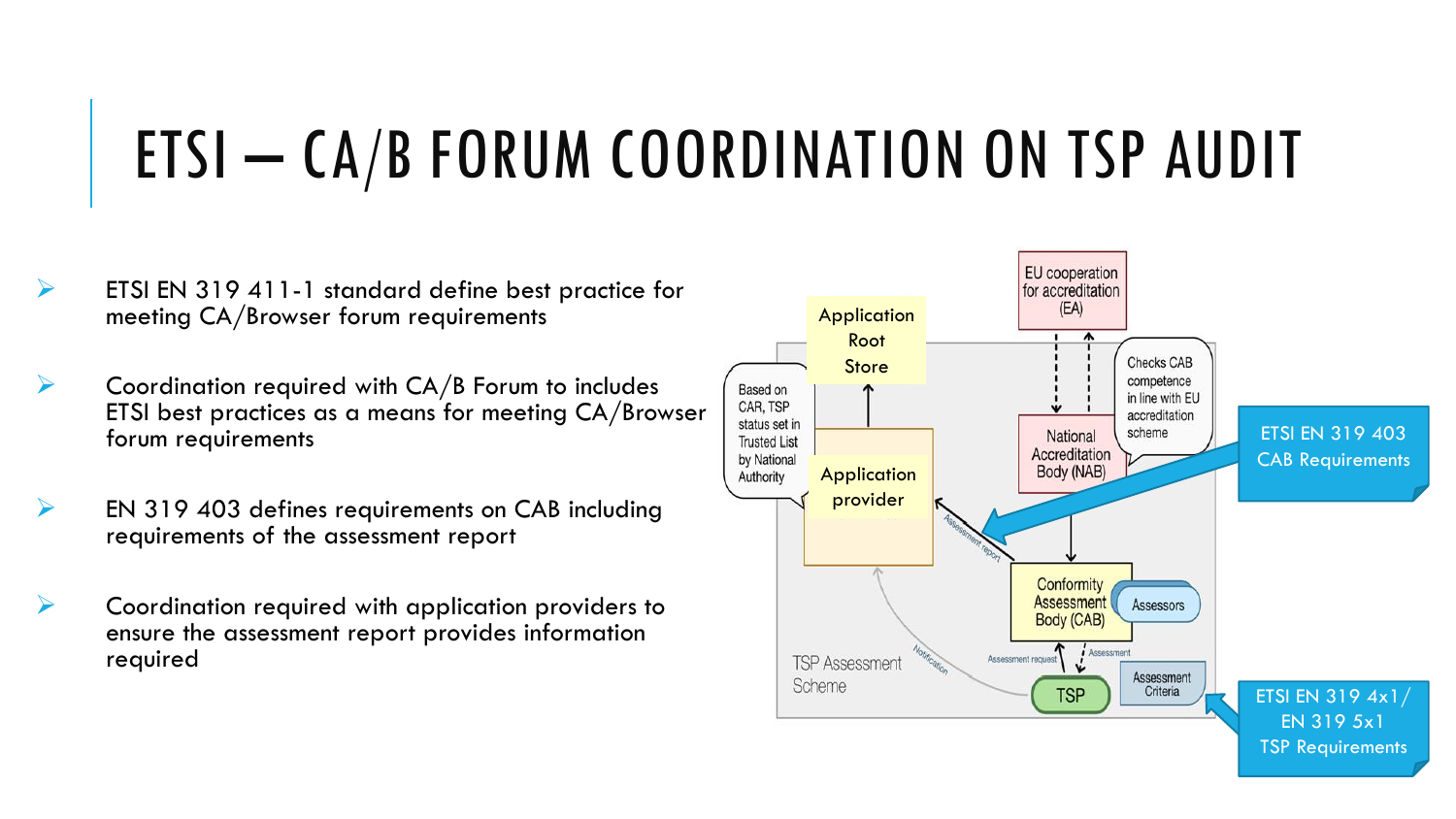# ETSI / CEN COORDINATION ON STANDARDISATION

- $\triangleright$  ETSI EN 319 4x1 standards require use of certified cryptographic devices
- $\triangleright$  The CEN "product" certification makes assumptions about the environment and configuration in which device is operated.
- $\triangleright$  The ETSI standard requiring a certified device needs to confirm that requirements for the environment and configuration of the device are met.
- Coordination needed between ETSI and CEN as to what are the assumptions and how these assumptions met.

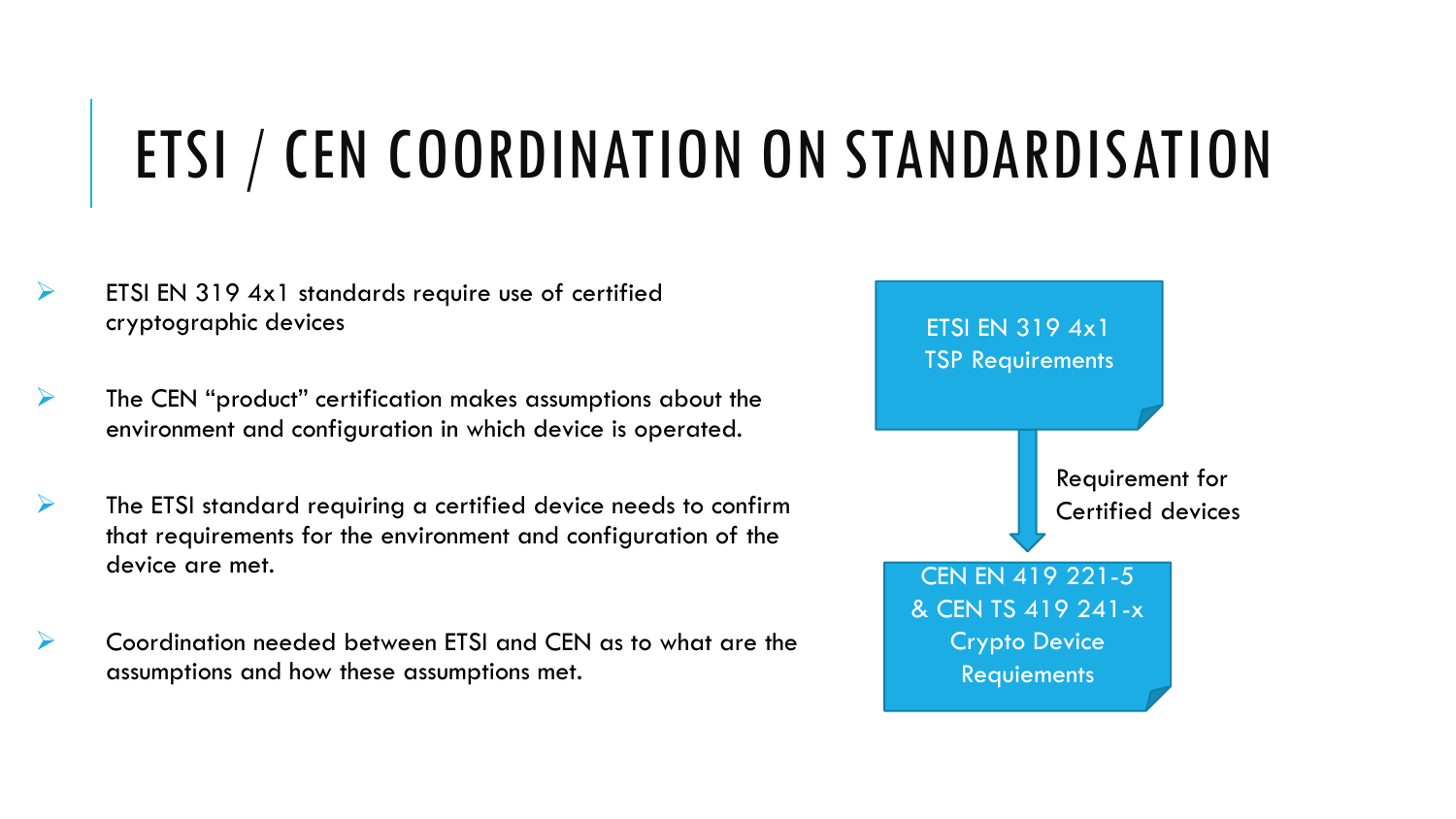# THANK YOU for YOUR ATTENTION!

**Arno Fiedler** | CEO

Nimbus Technologieberatung GmbH arno.fiedler@nimbus.berlin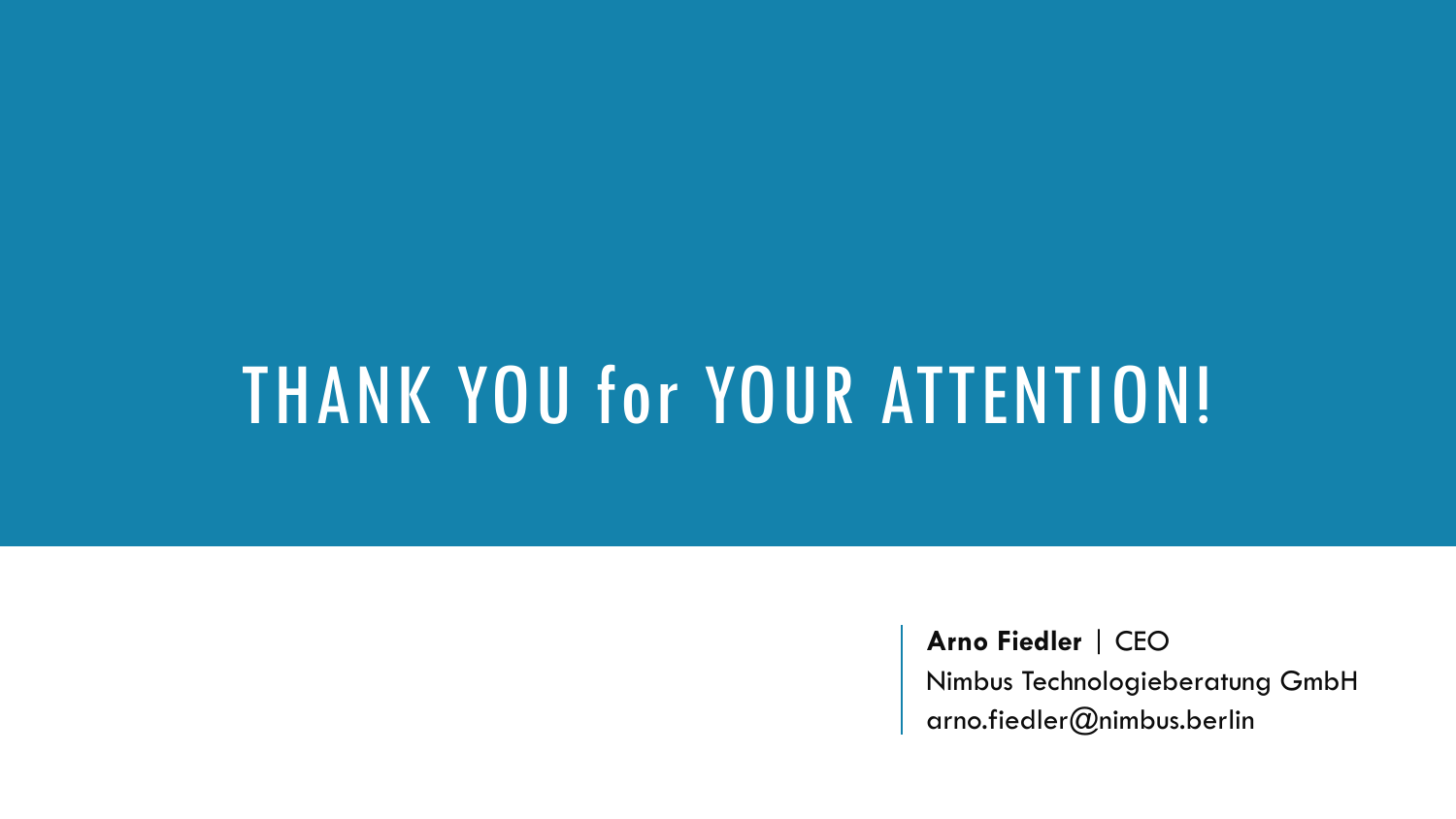EN 319 403 TSP Conformity Assessment (based on ISO 17065) in context of European Accreditation for Audit Bodies

#### **Conformity Assessment**



#### **Checklist**

• **TR 119 411-4:** Check-list for self-assessment or independent conformity assessment of TSPs issuing certificates according to EN 319 411-1 and/or EN 319 411-2 with 540+ controls